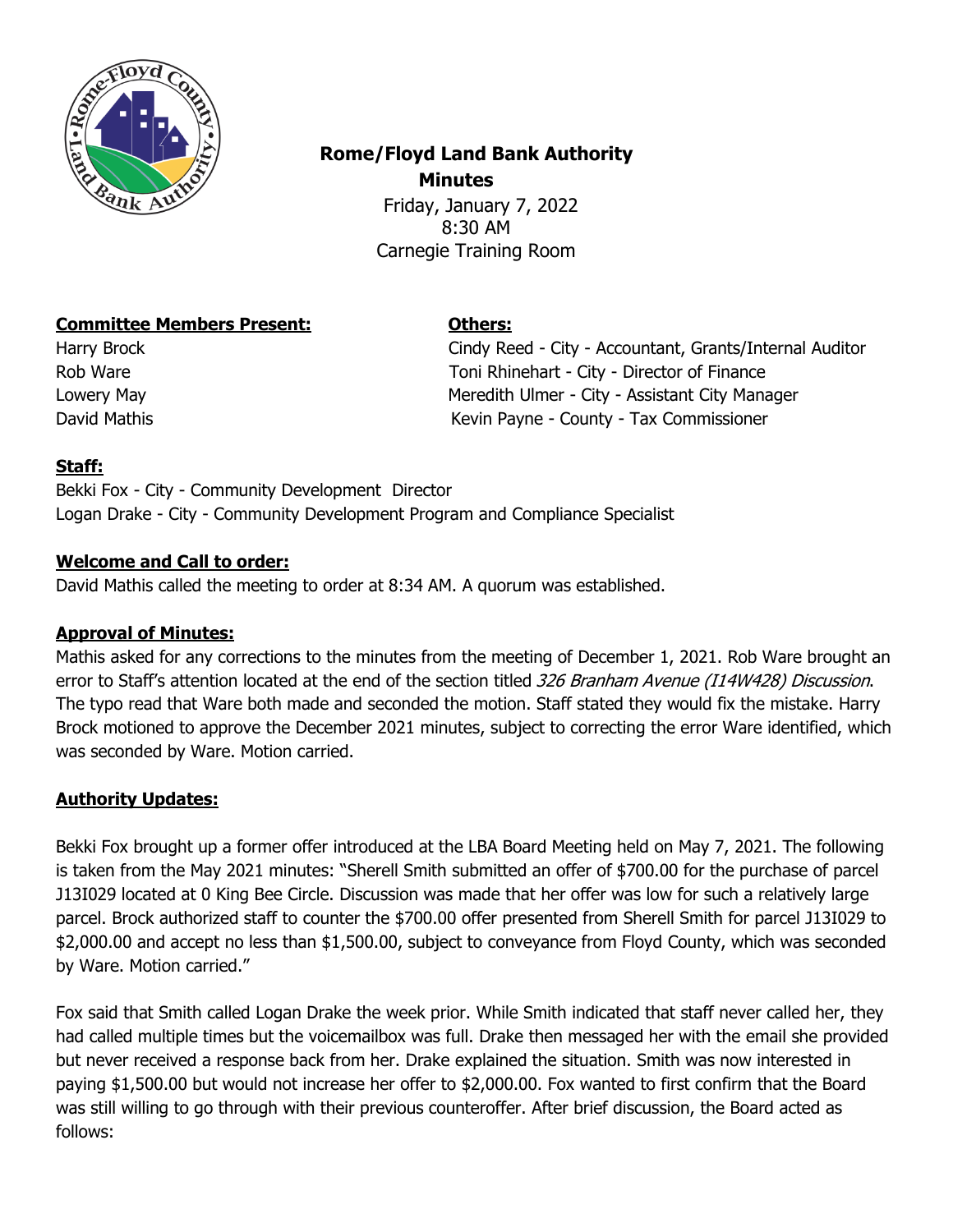$\circ$  Brock motioned to approve the \$1,500.00 counteroffer presented by Sherell Smith for parcel J13I029, subject to conveyance from Floyd County, which was seconded by Ware. Motion carried.

Fox informed the Board that the LBA successfully purchased parcel I14W428, located at 326 Branham Avenue, through the Judicial-In-Rem auction process. While other potentially interested individuals attended the auction, they did not place a bid as they were instead looking for a property with an established structure. Once Payne began the auction, Fox made the opening bid. Considering no one else was interested, Fox won the bid. Payne invoiced Fox, considering the LBA pays the legal fees and advertisement for any property they ask to be taken through the Judicial-In-Rem process. The LBA did ask for this property to go through this specific progress. Unless it is redeemed in 60 days, the LBA will acquire the property with clear title. Payne stated that someone had called Andy Garner's office inquiring about redeeming. Fox and Brock confirmed that now that the LBA has purchased this property and if the property were to then be redeemed, the redemption money would be received and then be given back to the LBA. Payne said that while someone had paid \$1,000.00 but never reached back out to pay the remaining balance. Fox said that updates will be given on a later date.

Fox then moved on to discussing pending sales, recent closings, and pending purchases. Fox informed everyone that Jimmy Tate had closed on parcels E19Z036 and E19Z038 located at Lyons Bridge Road. The only sales left pending are the property purchase requests that were approved by the Board in the December 2021 LBA Meeting. The County has not transferred the properties over to the LBA yet, but the matter is on the agenda for discussion and approval at the next Floyd County Commission meeting. Sales contracts have been drafted and are ready to be signed by Mathis. Staff has not received the check for the Georgia Power Easement of parcel I14Z064 located at 622 South Broad Street, but Georgia Power confirmed they will send it within 30 days. Ware asked if the adjacent property owner had been contacted yet about receiving that parcel. Fox said no but staff will do so soon. Updates will be given.

#### **American Rescue Plan Act (ARPA) Funds Discussion:**

Fox updated everyone on the status of the ARPA funds. The Treasury Department made an announcement stating that the final rule has been issued and should take effect starting April 1, 2022. Fox believes that the decision was made based upon the comments given by various agencies across the country explaining the need for less rules and regulations on said funds. Fox thinks this will benefit the City of Rome. The City will still be giving the agreed upon \$1 million.

Fox updated the Board on the situation involving the decision of which departmental staff will be involved with the LBA. After much consideration and previous discussion with City Manager Sammy Rich, the LBA staff will still be under the City's Community Development Department. Fox will remain as the department's director and still oversee the processes of the LBA. A job description is being crafted for the new, devoted staff position currently titled Land Bank Coordinator. The goal is to have said position filled within the next 30 days or so. All agreed that it would be beneficial for this individual to start working before a planning session takes place. After a year or two, the possibility of the LBA becoming a separate department can be revisited.

Moving forward, the City Manager's office, Board and staff were all in agreement that a planning session was needed to properly handle the increase in funds. Besides the City's allocation, there is still the possibility of the State ARPA funds involving the Georgia Association of Land Bank Authorities (GALBA). Fox also confirmed that the LBA is still considered a high priority for receiving an allocation from Floyd County's ARPA funds, but no final decisions have been made yet. Fox suggested receiving advice and technical assistance from the Georgia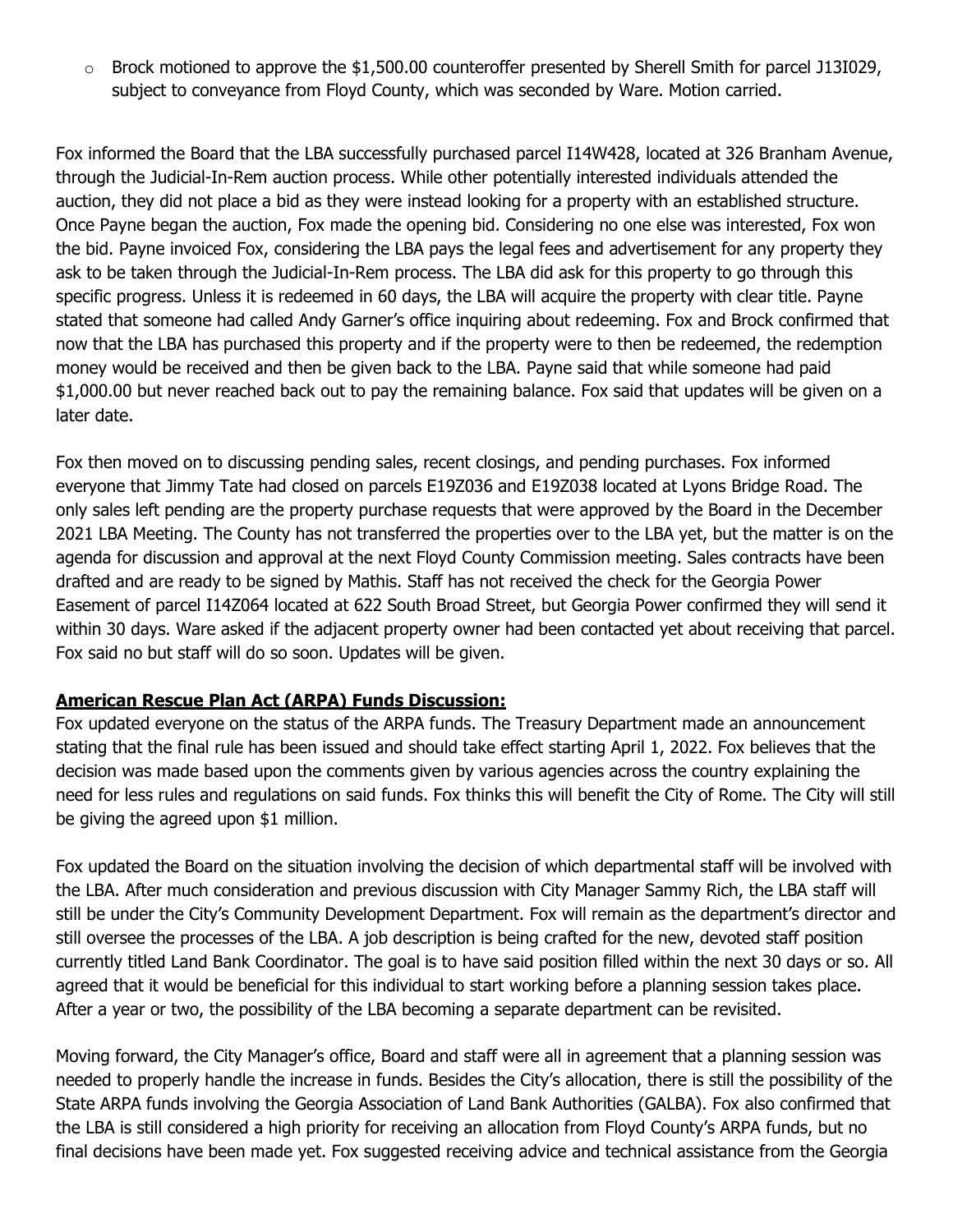Initiative of the Center for Community Progress (CPP). At our next planning session, CPP could facilitate a discussion where we detail our desired goals and initiatives for the next couple of years. They will not provide a written document considering staff will draft an outline instead. They would also provide staff with monthly, ongoing assistance as needed. While there is a fee attached, ARPA funds may be used. Fox brought up that these funds may also be used to buy a new program that will better track our data than the Excel spreadsheet staff currently uses.

Toni Rhinehart stated that while she has not heard of an official deadline extension, she does anticipate one. Fox, Ware and Mathis confirmed that funds must be allocated by 2024 and spent by 2026. Moving forward, Mathis emphasized the importance of discussing and agreeing upon a plan and timeline. He noted a decision needs to be made on whether the focus of future housing projects will gear towards low-income or market rate. To be continued.

# **Board Member Term Limit Discussion:**

Fox reminded everyone that while Roger Smith's term expired this past December, according to City rules as a City appointee, he can still serve on the Board until the position is filled. Smith is currently ineligible for another term and has additional personal reasons for not desiring one anyway. Fox expressed her appreciation of the many contributions that Smith provided. Fox suggested that, in the next planning session, the Board should consider increasing the number of Board members from five to seven. Understandably, it takes a considerable amount of time to learn how to carry out the unique nature of Land Bank work. Fox is concerned that too many people will have to leave at once due to the City rule that expired members must rollover for a year before considering another term. An increased number of members would hopefully allow staggered expirations. Terms must be approved by both the City and County; however, the County allows for longer term periods.

Some expressed their concern with the lack of consistency, and all agreed of the need for appointments to be lined up between the two entities. Mathis and May are County. Brock and Smith are City. Ware is joint. Ware and Mathis agreed that continuity and commitment are needed for the longevity of the LBA. Meredith Ulmer questioned if all City committees currently have term limits. Through City Clerk Joe Smith, Fox confirmed that the Northwest Georgia Housing Authority is the one exception. Ulmer stated she would check with Rich if a special exception could be made considering the LBA is a joint committee. Fox further stated that providing training for these new members would be very beneficial.

#### **American Rescue Plan Act (ARPA) Funds Discussion Continued:**

Mathis brought up the potential expenses of CPP training and Fox said she will get a quote confirmed. Fox desired to put off the work session until the Landbank position is filled. The goal is to meet in February or April. Fox stated the City's procurement process could be used to outfit this individual's office space and it is in the budget to do so. After discussion, the Board acted as follows:

 $\circ$  Ware motioned to approve Fox purchasing supplies and equipment for the new Landbank Coordinator's office, which was seconded by Brock. Motion carried.

Brock suggested the idea of taking a field trip so that everyone attending may see the positive work that has already been completed and the future projects that will be done. Built homes and soon-to-be construction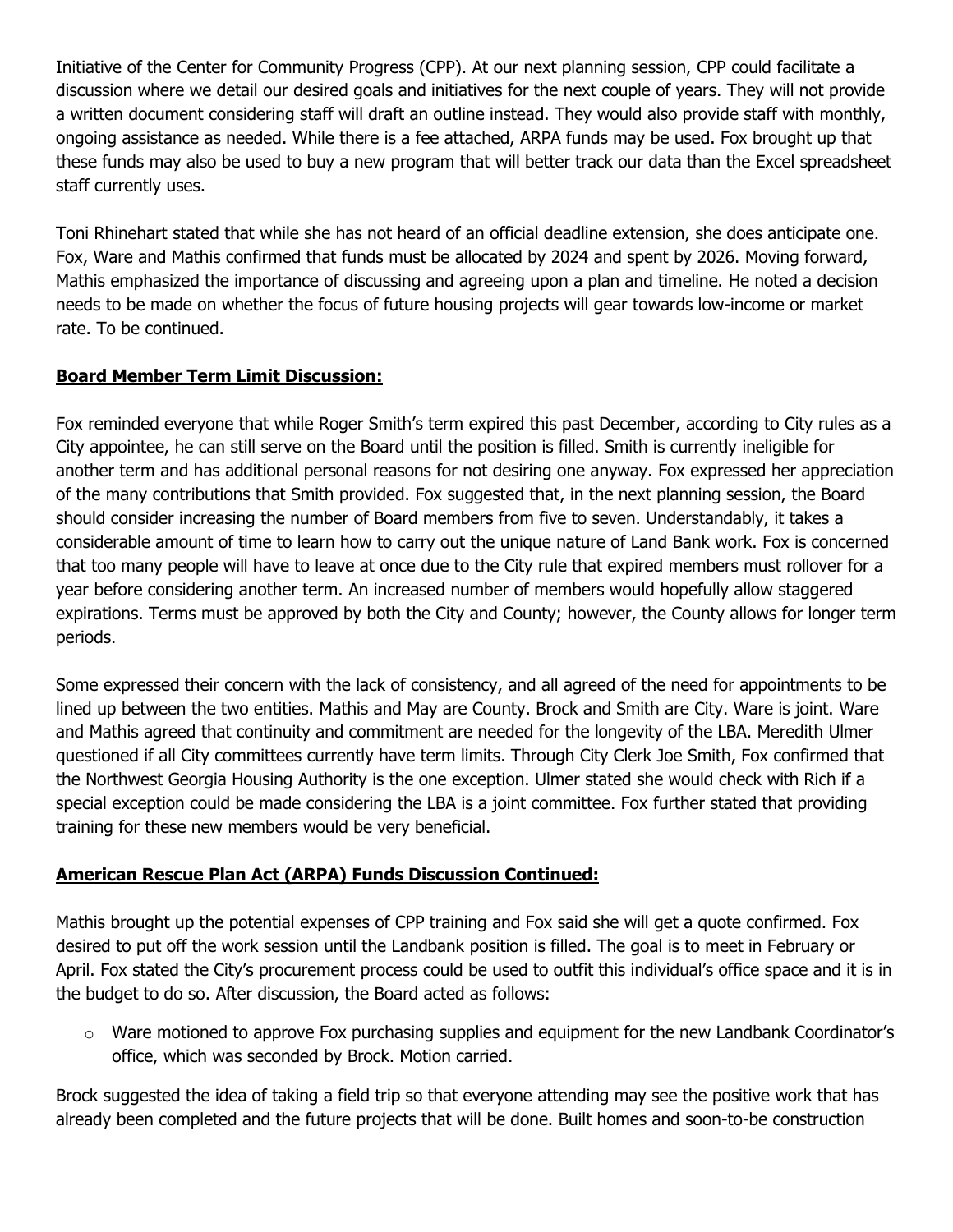sites would be toured in a rented vehicle. Deciding if the trip should take place the day of the next meeting or another time will depend on the time constraints of how much business there is to conduct.

Fox hopes interest will develop among local developers as parcels are assembled, cleared, and constructed upon. At this session, purchasing house plans can be discussed. Habitat for Humanity owns a corner lot parcel located near Maple Avenue and East 9<sup>th</sup> Street that could be developable for a duplex. Fox wants to gauge their interest in either swapping properties or selling the property with a nominal fee. The LBA would clear the title. The matter can be discussed further at the planning session.

#### **Financial Report:**

The financial report was distributed for review. Report attached. Toni explained the usual numbers along with the fact that the new staff position is already budgeted for 2022. The money is transferred, in order, from the following funds: ARPA to LBA then Community Development.

#### **Property Purchase Requests:**

Mathis reasoned it was unnecessary to enter Executive Session for the following requests. Fox presented the applications for property acquisition through the Land Bank Authority. The applications were discussed, and the outcome is listed as follows:

#### • **Georgia Power Easement Request**

The Board reviewed an easement request from Georgia Power involving parcel I13L321 located at 0 Beverly Road. This is a mostly vacant lot with a couple of large trees. While the parcel card reads that the property is still owned by Floyd County, it is only because not enough time has passed for GIS to update the change. The LBA already owns the parcel as it was originally requested, in 2021, from the County to sell to Star Time Technologies. While their original offer was accepted by the Board, they never followed through with closing. Their offer was thus denied leaving the parcel under the LBA's ownership. Georgia Power would install just one box so the parcel could still be sellable in the future. The total compensation would be \$2,500.00. Brock questioned as to how Georgia Power can make this request in the first place considering the title is not clear. Payne stated that, in the end, Georgia Power, not the LBA, would be responsible for addressing any issue regarding title clearance. Discussion was had. The Board acted as follows:

 $\circ$  Ware motioned to agree to Georgia Power's easement request by accepting the offer of \$2,500.00, to install one power box on parcel I13321, which was seconded by Lowery May. Motion carried.

#### • **303 Ross Street (J13J021)**

The Board reviewed an application submitted for the purchase of a vacant/wooded parcel located at 303 Ross Street. Middleman Management LLC made an offer of \$1,000.00 for parcel J13J021. Through the LBA, Middleman Management LLC recently became the adjacent property owner of parcel J13J020, located at 301 Ross Street. Their prescribed plan is to combine the two lot sizes and then build affordable housing. Habitat for Humanity owns the other adjacent property, parcel J13J022 located at 305 Ross Street. While Fox believes the sloped topography makes the lot undevelopable, the applicant has expressed interest in acquiring it. Staff told the applicant that they will have to privately contact the current owner themselves as the LBA will not be involved. If they were to eventually own this parcel too, the